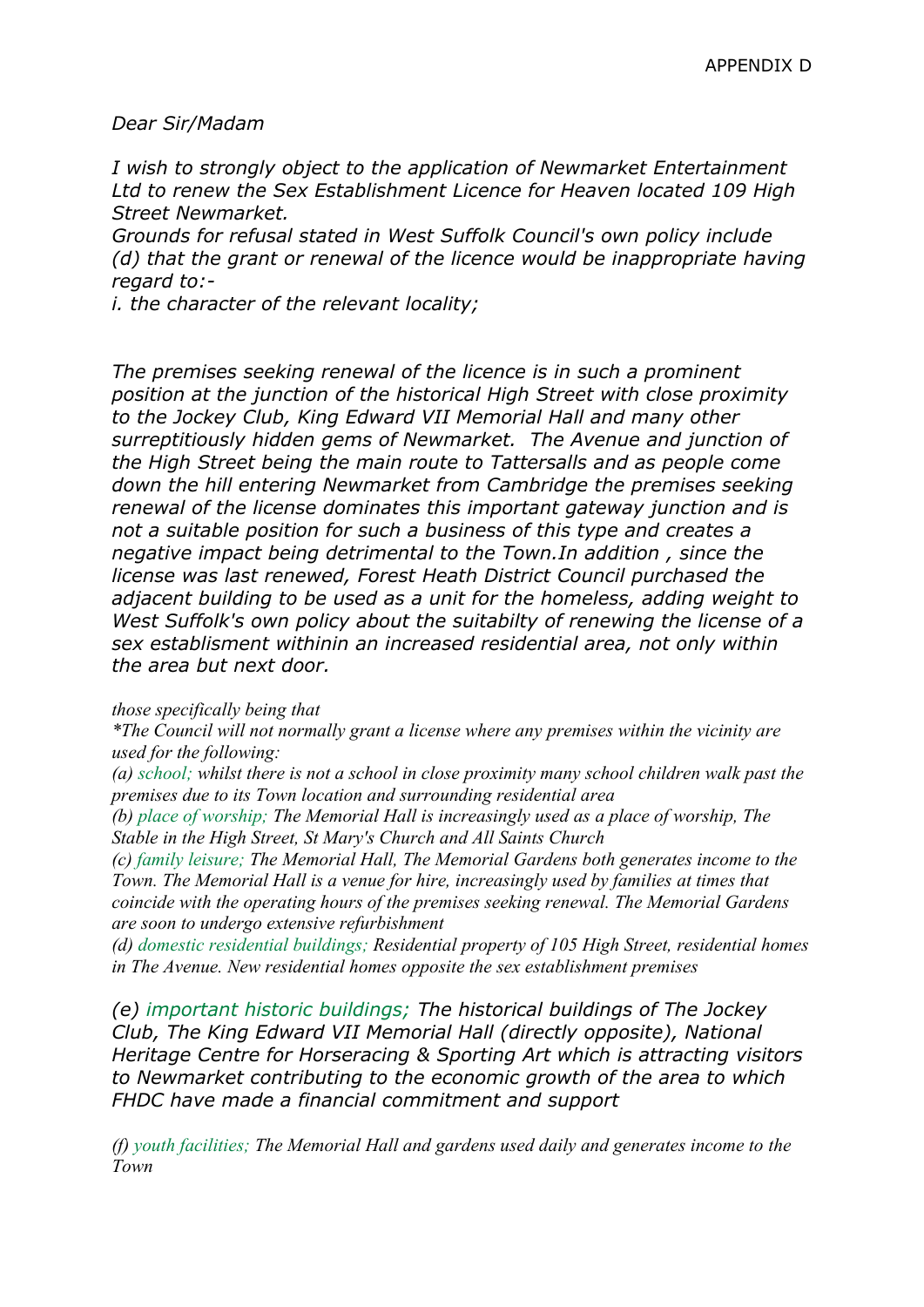*(g) important public and cultural facilities; Newmarket itself is the international home of horse racing attracting visitors to the many facets of the industry that are situated within the Town and to soak up the atmosphere generated by the unique features of Newmarket. The High Street is not a suitable or appropriate location for such a premises.*

*Since the application was renewed (in my view wrongly) as headlined by the Newmarket Journal ~*

## *A council has bought bedsit flats in its effort to combat homelessness in Newmarket.*

*Forest Heath District Council has spent more than £740,000 to buy 10 new sheltered accommodation units at The Avenue and High Street junction.*

*The location of this type of accommodation for the intended use adds weight to the fact that the location of Heaven Awaits is totally unsuitable and the license should not be renewed.*

*I wish to make it clear that it is the location of the premises that I object to, as described by FHDC in their policy being inappropriate having regard to the character of the relevant locality and for the reasons identified above all related to LOCATION \**

*I am happy to provide details of my address for use by the Authority for purposes of consideration of the application but would be grateful if you could inform me of the progress of the application and therefore not divulge my details for public use or directly to the applicant without informing me of the need to do so, as I do not know the route this application will take to reach a decision.*

*I would like to draw your attention to the fact ( as reported at a FHDC Committee Meeting last month) that officers work within a suite of legal rules and policies. FHDC do not comply with their own policies in relation to continually renewing the License for these premises and I cannot understand the reason for doing so. What is the point of producing policies to just ignore them. The Licensing Committee should strongly consider this application adhering to the Council's own policies*

*Within the Council's papers when considering the application last year it was stated*

*Risk/opportunity assessment:Medium (potential hazards or opportunities affecting corporate, service or project objectives) Risk area Inherent level of risk (before controls).................Any decision reached which is not in accordance with the Acts and policy may be considered ultravires and could be subject to an application for Judicial Review*

*Controls Residual risk (after controls) Low The Members should have regard to it's*